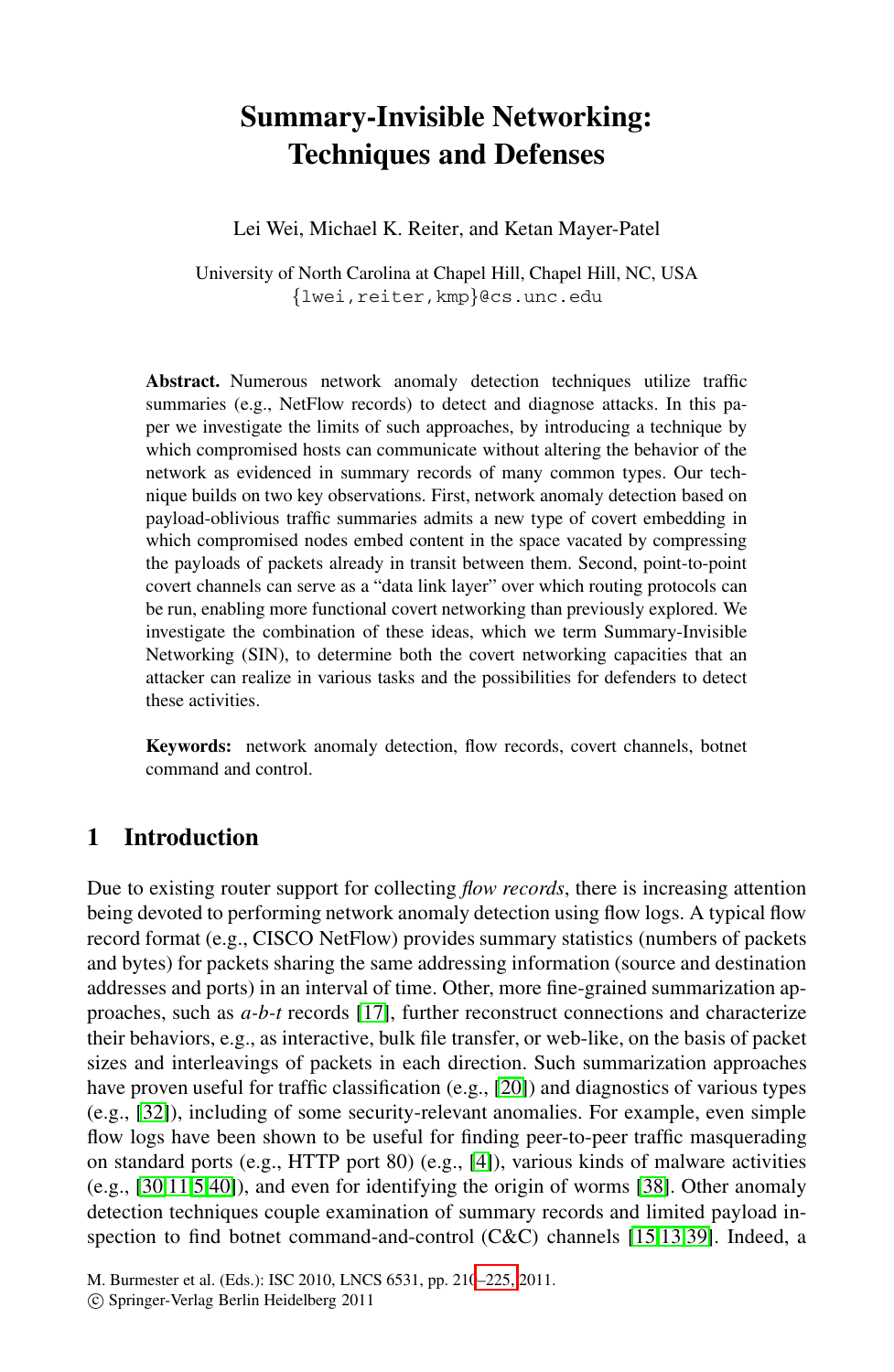community of security analysts now holds an annual workshop devoted to the use of flow records for such purposes (http://www.cert.org/flocon/).

In this paper we explore the limits of analysis using such traffic summaries for security purposes, by taking the attacker's perspective and investigating to what extent an attacker who compromises machines in an enterprise, for example, can perform his ac[tivit](#page-15-1)ies in a way that is undetectable in summary recor[ds.](#page-14-4) [Be](#page-14-2)[cau](#page-14-3)se we cannot foresee every potential approach to summarization that might be employed, we take an extreme position to ensure that the attacker's activities will remain invisible to any summarization technique that does not inspect application payload contents. As such, the attacker will be invisible to any *summary-dependent* detector, i.e., for which detecting the attacker's behavior in summary records is a *necessary* ingredient, even if it employs payload inspection in other stages of its processing. For example, several botnet detectors leverage anomalous behavior exhibited in summary records, either to focus the attention of subsequent analysis [39] or to correlate with anomalies from other sources [14,15,13] to find infected machines. Suppressing evidence of botnet activities in the summary records, then, provides an avenue for potentially circumventing detection.

To implement this invisibility in summary records with certainty, we disallow altering the flow-level behavior of the network *at all*. The challenge, then, is to demonstrate what the attacker can accomplish under this constraint. To provide such a demonstration, we introduce *Summary-Invisible Networking* (SIN), a networking technique that piggybacks on existing traffic to enable data interchange among compromised hosts (SINners). SIN is designed to be invisible in traffic summaries, in the sense that a log of summary records collected in the infected network should be unchanged by the presence of compromised hosts executing SIN. To accomplish this, SIN must operate under stringent constraints:

- **The number of packets between any source and destination must remain the same.** Increasing the number of packets between sources and destinations would be evidenced in flow records that report packet counts, for example. In order to avoid this, a SIN network must perform all signaling and data exchange using packets that the hosts would already send.
- **The sizes of packets must remain the same.** Increasing the sizes of packets would be evidenced in flow records that contain flow or packet byte statistics.
- **The timing of packets must be preserved.** Because some summarization techniques (e.g., [17]) take note of interstitial packet timings, the timing of packets must remain essentially unchanged, and so a SIN network must involve only lightweight processing.
- **SINners must transparently interoperate with uncompromised hosts.** The behavior of a SINner as observed by uncompromised hosts must be indistinguishable from that of an uncompromised host, lest the different behaviors induce uncompromised hosts to behave differently or detect the SINner outright. In particular, a SINner must covertly discover other SINners in such a way that does not interfere with regular interaction with uncompromised hosts.
- **SINners must satisfy application demands faithfully, even for each other.** Hosts perform application-level tasks (e.g., serving or retrieving content), interference with which can affect applications and, in turn, the behavior of the system as viewed in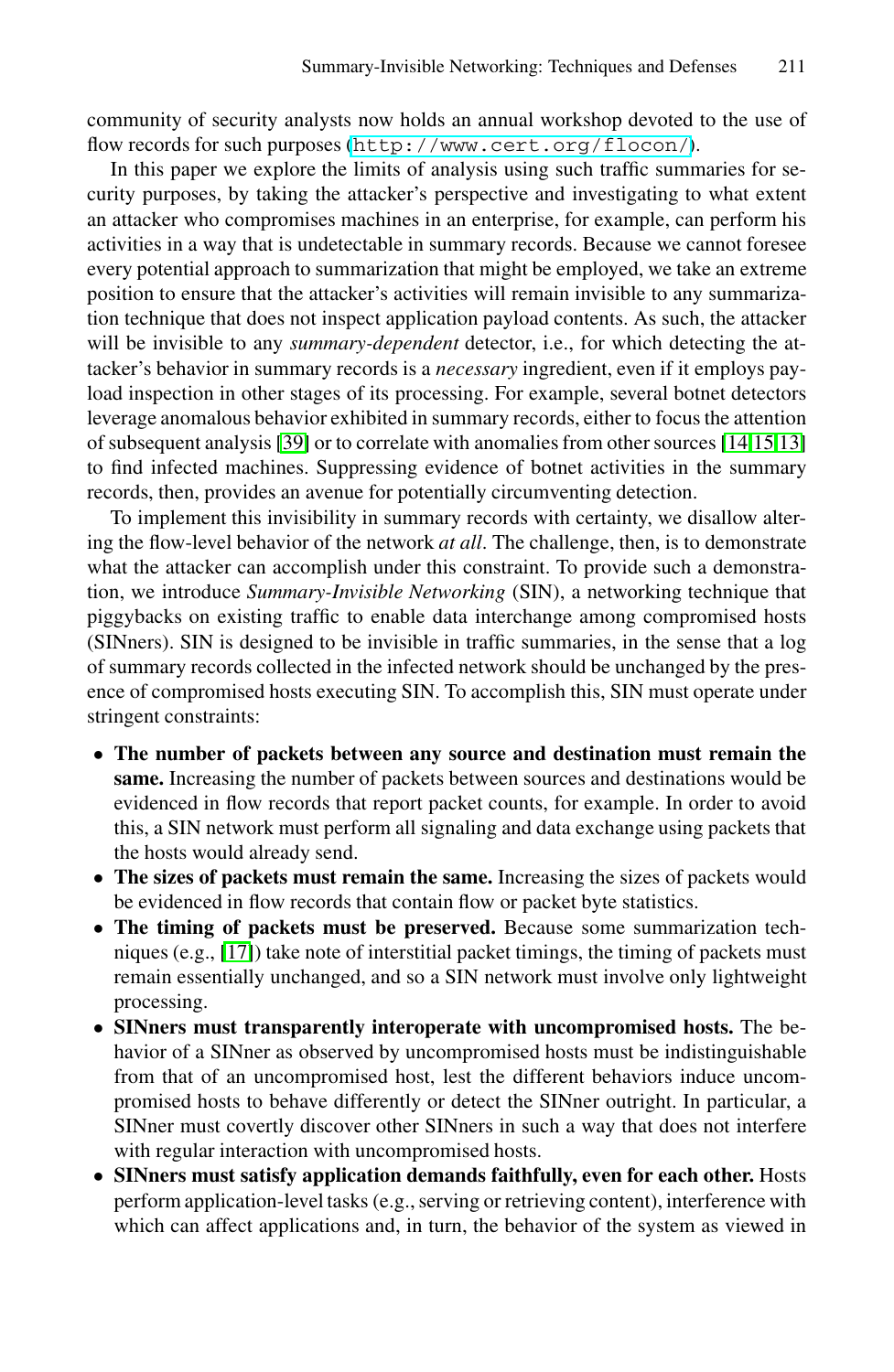event logs (including summary records) or by human users. Thus, a SINner must continue to faithfully perform tasks requested of it by its user(s) and other nodes.

In order to meet these requirements, SIN builds a covert network that piggybacks on existing network traffic, leveraging two key observations: First, to preserve the size of each original packet it se[nd](#page-13-1)[s, a](#page-14-5) SINner compresses the original application payload to make room to insert SIN data; the receiving SINner then extracts the SIN data and restores the payload to its original form before delivering the packet. Second, mechanisms for discovering other SINners and embedding data in packets already being sent enables the establishment of a "data link layer", over which we can layer a routing protocol, for example. This routing protocol will need to accommodate the fact that SIN is purely opportunistic: unless the host is already sending a packet to a particular other host, data cannot be sent to that host. In this and other respects, our work can build from prior routing protocols for *delay-tolerant networks* [9,18].

Using these observations, we design a framework for SIN networking and evaluate it in this paper. Our evaluation primarily focuses on the use of SIN as a command-andcontrol (C&C) channel for botnet-like activity that would evade detection by summarydependent anomaly detectors. Our evaluation shows that SIN networks should enable a sufficiently patient attacker to coordinate malfeasant activities among compromised nodes, but that routing protocols that better utilize available SIN capacity could benefit from further research.

We then turn our attention to approaches that might be used to detect SIN networks. Though SIN is premised on payload-agnostic detectors, our work provides an incentive to identify lightweight, payload-sensitive measures to find SIN networks, and so we explore what those might be. The results show that SIN networking within some protocols can be detected through lightweight payl[oad](#page-13-2) inspection, but that further research is required to do so in others.

## **2 Related Work**

Our motivation for studying SIN networking is to understand the limits of network anomaly detection approaches that are dependent on traffic summaries. We are not the first to examine these limitations. For example, Collins et al. [6] evaluated the extent to which five proposed payload-agnostic anomaly detectors — Threshold Random Walk [19[\], s](#page-14-6)[erv](#page-14-7)[er a](#page-15-3)[dd](#page-14-8)[ress](#page-14-9) [en](#page-14-10)[trop](#page-14-11)y [24], protocol graphs [5], and client degree (i.e., number of addresses contacted) — could limit bot harvesting and reconnaissance activities on a large ne[two](#page-14-7)[rk](#page-14-8) [wh](#page-14-10)[ile](#page-14-11) maintaining a specified maximum false alarm rate. Here we take a distinctly different perspective than all past studies of which we are aware, by focusing on the ability of attacker's nodes to communicate with each other (e.g., to conduct botnet C&C) while avoiding detection by *any* payload-agnostic detector.

While our motivation derives from examining limitations of payload-agnostic detectors, some efforts have embraced the need to examine packet contents in order to identify malware outbreaks, e.g., [23,22,36,29,34,27,21]. A significant class of this type of work focuses on finding byte-level similarities in packets that suggest the frequent occurrence of similar content (e.g., [22,29,27,21]). Our SIN network design necessitates no such byte-level similarities, and so we do not expect that these approaches would be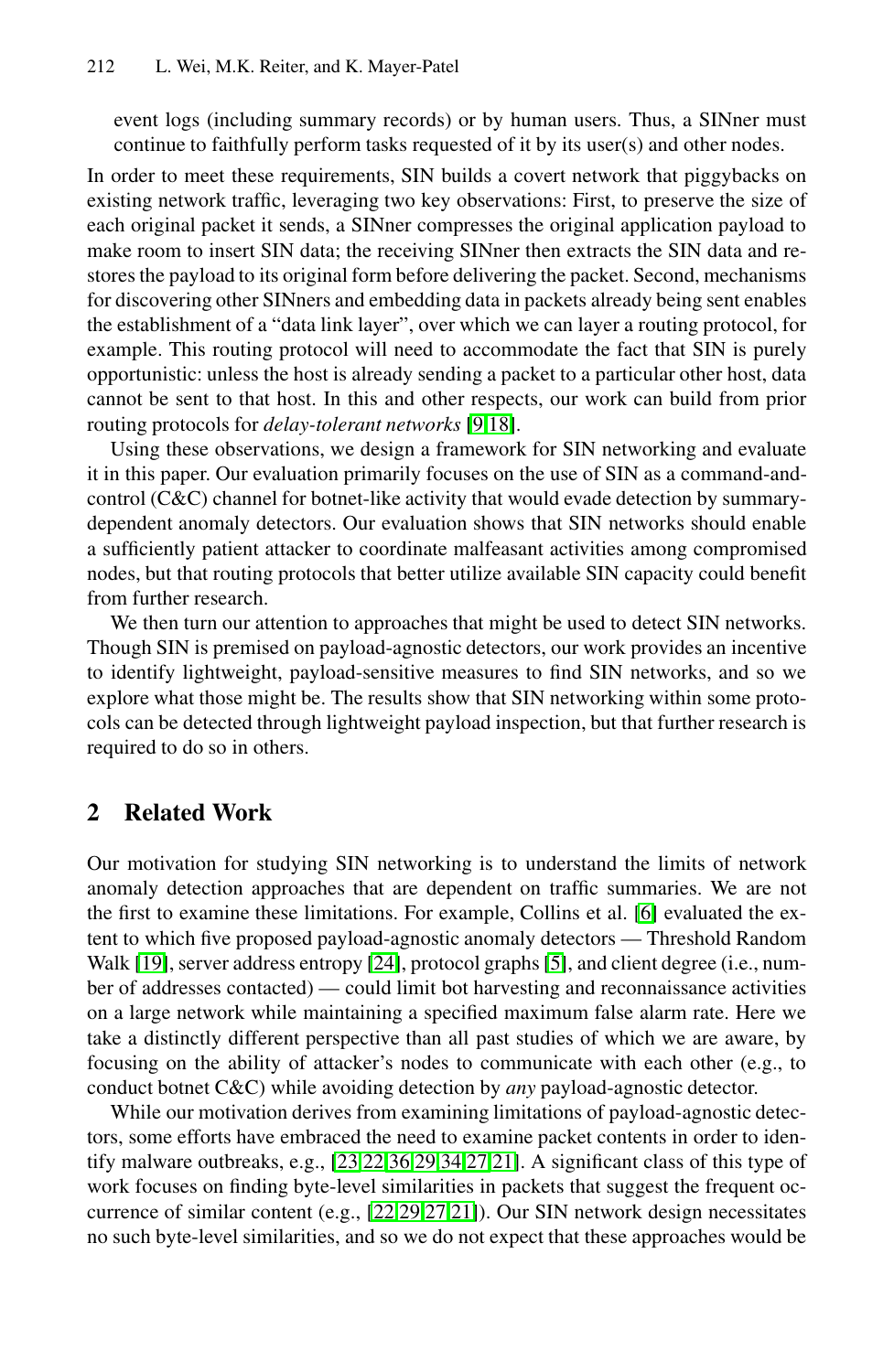effective at detecting SIN networking (nor were they intended for this purpose). Other approaches tha[t st](#page-14-12)[riv](#page-13-3)e to detect deviations from past byte-value distributions for an application (e.g., [23,36,34]) may be more successful at detecting SIN networks. We will discuss such approaches to efficiently examining payload contents that might be suited to detecting SIN networks in §6.

Because the opportunity to transmit packets between any two SINners is sporadic and depends entirely on the shape of the traffic in the legitimate network, the problem of routing in such a context can be modeled as a sort of delay-tolerant network (DTN) [9,18]. Since DTNs were introduced, there has been a large body of work on routing in such environments (e.g., [33,8]). Many of these schemes might apply to SIN networking. There are, however, several significant differences between the nature of the opportunistic model in the SIN context and the model used to develop and evaluate these schemes. First, buffer space at the intermediate nodes in the SIN network is perhaps less constrained that has been assumed in previous DTN frameworks, since we generally assume participating nodes in the SIN network have adequate resources and moreover are compromised. A second difference is that the mix of contact opportunities between any two nodes in the network is not based on, e.g., mobility, but instead inherits the contact mix exhibited by the legitimate traffic that drives the SIN network. Finally, there is no control over how much can be sent for any given contact opportunity since the size of the SIN payload is dependent on the compression ratio achieved on the original payload content.

## **3 Goals and Assumptions**

We consider a network in which monitoring produces summary traffic records. For our purposes, a traffic summary is any log format that is insensitive to the byte values that comprise the application payloads of TCP/IP packets. More precisely, define a characterizing feature vector  $c(p)$  defined on TCP/IP packets such that  $c(p) = c(p')$ if p and  $p'$  differ only in the contents of their application payloads (and, of course, their TCP checksums). For the purposes of this paper, we define this characterizing feature vector most generally to be  $c(p_i) = \langle t_i, s_i, h_i \rangle$  where  $t_i$  is the time the packet i was transmitted, s*<sup>i</sup>* is the size of the packet, and h*<sup>i</sup>* is the header of the packet outside of the application payload. A summary record r is defined by  $r \leftarrow f(c(p_1), \ldots, c(p_n))$  for some function f and for packets  $p_1, \ldots, p_n$ .

A particularly common type of summary record is a *flow record*. A flow record summarizes a collection of packets sharing the same protocol and addressing information (source and destination IP addresses and ports) observed in a short interval of time. Such a record generally includes this information, the number of packets observed, the number of bytes observed, a start time and duration of the flow. Other header information could also be collected about the flow, such as the logical-or of the TCP flags in the packets that comprise the flow (as is available in some versions of NetFlow). However, we require that whatever is collected be invariant to the application payload contents of the packets that comprise the flow (since our techniques change payloads). When convenient to simplify discussion, we will use flow monitoring as an example of traffic summarization.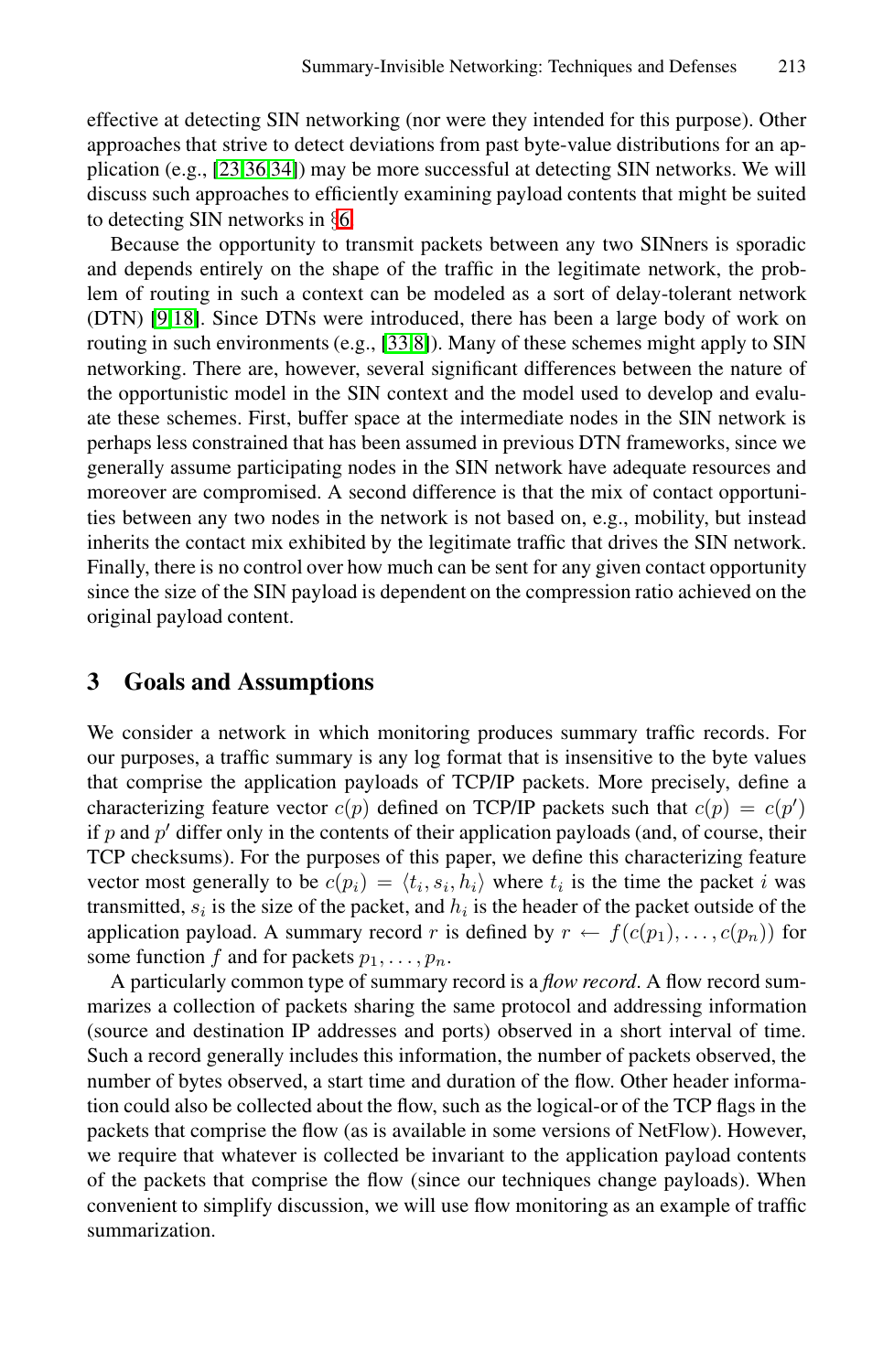We assume that an adversary is able to compromise a collection of computers, in such a way that the attacker's malware on each such computer can intervene in that computer's networking functions at the IP layer. That is, we presume that the attacker's malware can intercept each outbound IP datagram and modify it prior to transmission. Similarly, a compromised machine can intercept each inbound IP datagram and modify it prior to delivering it to its normal processing. On most modern operating systems, these capabilities would require a compromise of the O/S kernel.

<span id="page-4-1"></span>The goal of SIN networking is to implement an overlay network among compromised machines that is unnoticeable to traffic summarization techniques. Collected traffic records must be unchanged by the presence of SIN, and so SIN should not alter the number or size of packets sent on the network, or the destination of any packet. Subject to this constraint, it should enable communication among compromised computers to the extent enabled by the cover traffic into which this communication must be included.

# <span id="page-4-0"></span>**4 A SIN Network Framework**

In this section we describe a protocol framework for SIN networking. We emphasize, however, that this is only one possible approach to SIN, and we believe a contribution of this paper is identifying SIN networking as a challenge for which improved approaches can be developed (and new defenses can be explored). We will populate this framework with particular protocols, and evaluate their performance on various tasks, in  $\S$ 5.

### **4.1 Neighbor Discovery**

A "neighbor" of one SINner is anot[her](#page-14-13) [SI](#page-14-14)[N](#page-13-4)[ner](#page-14-15) [to](#page-14-16) [wh](#page-14-17)ich it sends or from which it receives IP packets directly. Since our requirements for invisibility in traffic summaries requires that a SINner send packets to only destinations to which its host would already send, a SINner must discover which of those hosts are also compromised. To do so, it must piggyback discovery on those already-existing packet exchanges, in a way that does not interfere with the regular processing of those packets, in the event that the neighboring host is not a SINner.

To accomplish this, a SINner can empl[oy](#page-13-5) any available covert storage channel, such as known channels in the IP or TCP packet header (e.g., [16,28,1,12,26,25]). Murdoch and Lewis [26] develop a robust implementation based on TCP initial sequence numbers, for example. This technique generates initial sequence numbers distributed like those of a normal TCP implementation, but that would enable SINners knowing a shared key to recognize as a covert signal. Moreover, since discovery need not be immediate, the signal could be spread over multiple packets. An alternative would be to exploit covert storage channels in application payloads, which would be undetectable in traffic summaries by definition. Covert *timing* channels (e.g., [3]) would risk detection owing to the availability of timestamps  $t_1, \ldots, t_n$  to the summarization function f (see §3). They may nevertheless be effective since the information being conveyed is small (effectively one bit) and can be conveyed over the course of multiple packets.

When a SINner receives a packet in which it detects the discovery signal (or, for robustness, multiple packets from the same source bearing the signal), it adds the source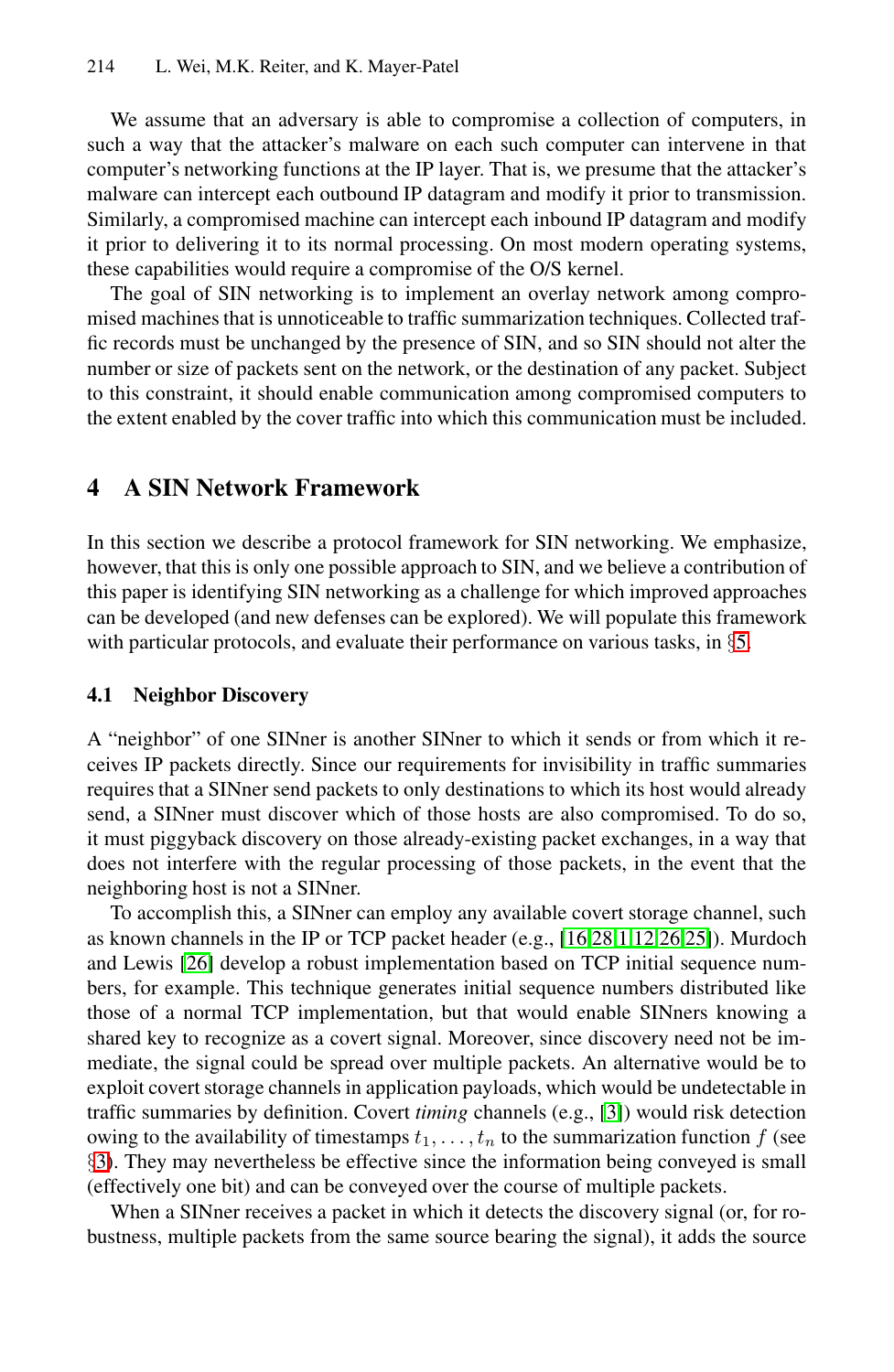IP address of the packet to a *neighbor table*. If it has not yet indicated its own participation in the SIN network to this neighbor, it takes the opportunity to do so in the next packet(s) destine[d fo](#page-8-0)r that address, i.e., by embedding the discovery signal in those packets. Since virtually all traffic elicits some form of response packet, the neighbor relation would typically be symmetric: if IP address  $a_2$  is listed in the neighbor table at the SINner with IP address  $a_1$ , then  $a_1$  is (or soon will be) listed in the neighbor table at the SINner with address  $a_2$ .

<span id="page-5-0"></span>After discoveri[ng a](#page-5-0) [neigh](#page-8-1)bor, [the](#page-9-0) SINner can estimate its transmission capacity to this neighbor by observing the packets sent to it over time. To estimate this capacity, the SINner compresses each application payload to that neighbor (possibly in the normal course of executing a routing protocol, see  $\S5$ ) and collects the size of the vacated space in the packet. These per-packet capacities can be accumulated over whatever interval of time is appropriate, say per day, to determine an estimate of the capacity to that neighbor on each day. Each node stores these estimates for each neighbor in its neighbor table.

Each SINner augments the IP addresses and capacity estimates in its neighbor table with other information, as described in §4.2. §5.1 and §5.2 discuss how this information is used in particular routing protocols.

### **4.2 Naming**

When a host is compromised, the SIN malware generates an identifier for the SINner that will permit other SINners to name it (e.g., as the destinations for objects). While the SINner could adopt another, existing identifier for the host (e.g., its IP address), we consider a different alternative here. Reusing an existing, well-known host identifier would enable any other SINner in the SIN network to potentially locate all other SINners in the network, if couple[d wi](#page-6-0)th a link-state routing protocol as we explore in §5. While we do not incorporate robust defenses against SIN network infiltration (e.g., by law enforcement) in our design or against learning other participants in the event of such infiltrations, permitting a single infiltrated SINner to learn common identifiers for all SIN participants would make SINner location just too easy. (Note, however, that we cannot prevent a SI[Nner](#page-4-0) from knowing the IP addresses of its neighbors.)

For this reason, the identifier that a SINner generates for itself is a new random value of a fixed length. Since the SINner will transmit this identifier to others in a manner described below and since, as we will see in §4.4, transmission capacity is at a premium, we opt for identifiers that are not too long, specifically of length 4 bytes (B). Since identifiers are chosen at random, a 4B identifier should suffice to ensure no identifier collisions with probability at least  $1 - 1/2^{32-2n}$  in a network with up to  $2^n$ SINners, e.g., with probability at least 0.999 for a SIN network of  $2^{11} = 2048$  nodes.

Once a SINner discovers a neighbor  $(\S4.1)$ , it transmits its identifier to that neighbor in packets already destined to it. To do so, the sender compresses the existing application payload, and uses the vacated space to insert the identifier. A small header precedes the identifier; it simply indicates that this packet holds the sending SINner's identifier. Each sent packet is made to be exactly the same size of the original packet, which is necessary to ensure that our approach is summarization-invisible. Upon collecting the identifier for a neighbor, the SINner inserts the identifier into the neighbor table, so that it is associated with the IP address of that neighbor.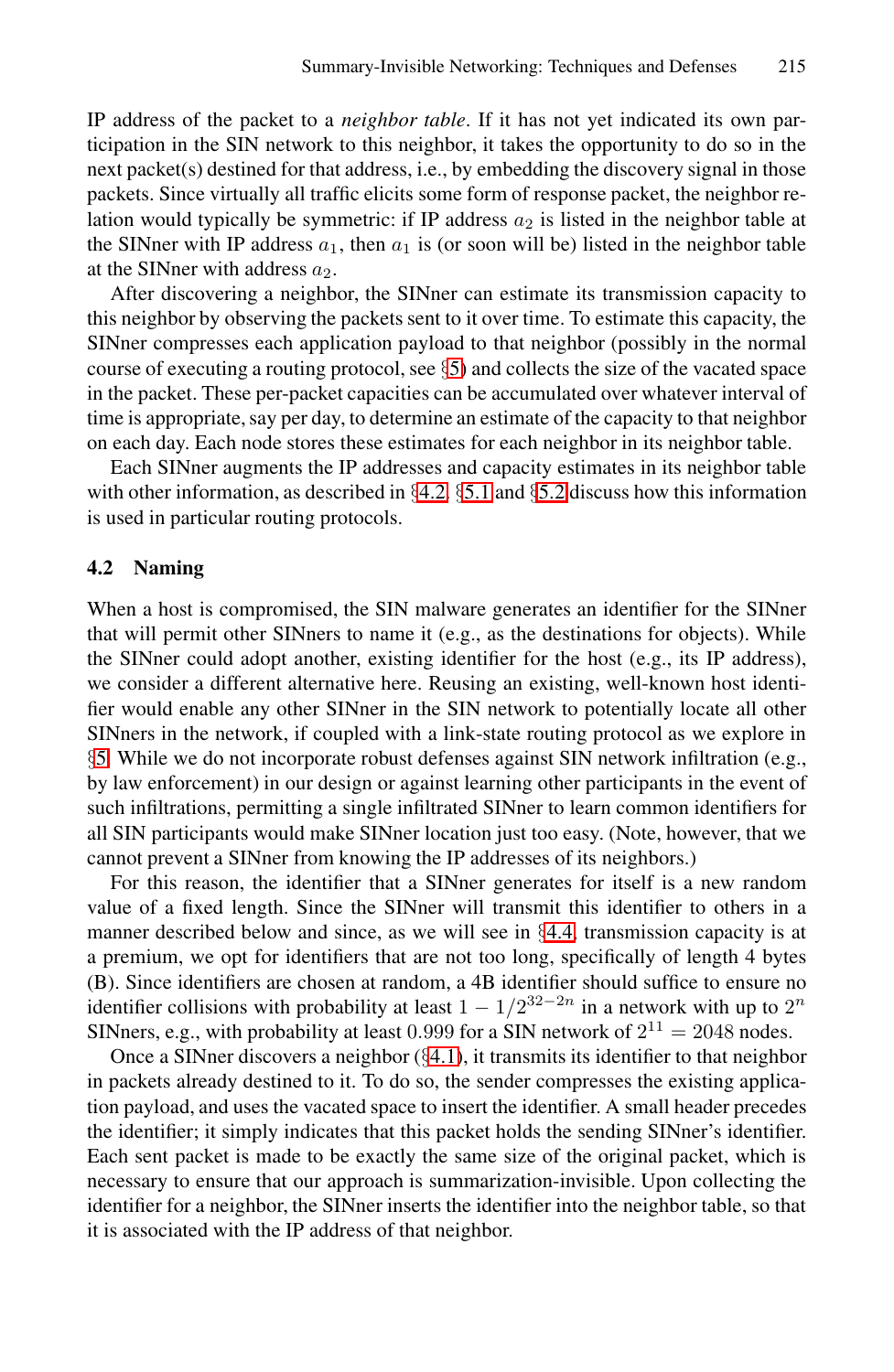#### **4.3 Data Object Model**

Our design of a SIN network enables the transmission of *objects* from one SINner to another. The object is assumed to begin with its length (e.g., in its first four bytes), and so is self-describing in this respect. An object is transmitted in the SIN network using a collection of point-to-point *messages*, each from one SINner u to a neighbor  $v$ . Each such message is embedded in an imminent packet from  $u$  to  $v$ .

An object has an *identifier* that will be included in ea[ch S](#page-6-0)IN header for a message containing bytes of that object. The object identifier for an application data object is a hash of the object [c](#page-6-1)ontents. In this way, it can serve as both a tag to identify bytes for the same object (i.e., for reassembly), and as a checksum to detect corruptions (though this is admittedly probably unnecessary). Data objects are framed at byte granularity; i.e., arbitrary

<span id="page-6-1"></span>

**Fig. 1.** SIN message header in experiments (object length is contained in the first 4 bytes of the object itself)

<span id="page-6-0"></span>byte ranges can be sent, and so each SIN header also includes the starting byte offset and the length of the byte range being transmitted. Since, as will be shown in §4.4, SIN capacity is at a premium, we want to reduce the header size as much as is reasonable. The SIN header for an IP packet that we employ in the rest of our evaluation is 18B in length. (See Figure 1.)

### **4.4 Available Capacity**

There is reason to be skeptical of the capacity offered by compressing packet payloads. Client-server traffic poses a challenge to two-way covert communication via this technique, since typically only flows in one direction (e.g., downloads from a web server, versus requests to the server) are sufficiently large to offer the possibility of substantial residual capacity after compression. Peer-to-peer traffic, on the other hand, does not suffer from this limitation, but since it usually consists of media files that are already compressed, its packets might not be very compressible.

To understand the capacity offered by modern networks via this technique, we logged traffic over two days on our department network, recording the size to which each packet payload could be compressed using the zlib library. Only packets that could be compressed were kept, as other packets are useless for our purposes. In particular, this discarded all encrypted packets, despite the fact that SIN capacity might be available in the plaintext protocol (and could be utilized by SINners at the encryption/decryption endpoints). After recording these traces, we found all  $\langle \text{IP} \text{ address}, \text{port} \rangle$  $\langle \text{IP} \text{ address}, \text{port} \rangle$  $\langle \text{IP} \text{ address}, \text{port} \rangle$  pairs that acted as servers in our traces, in the sense of accepting initial SYN packets in a three-way TCP handshake that went on to complete. For each pair, we calculated the payload sizes of all inbound packets, the sizes of those payloads compressed (individually), the payload sizes of all outbound packets, and the sizes of those payloads compressed. By summing each of these four categories of values over all  $\langle$ IP address, port $\rangle$  pairs with the same port value, we gain an understanding of how much available capacity each server port contributes. The 15 ports contributing the most available SIN capacity, summed over both inbound and outbound directions, are shown in log scale in Figure 2. This figure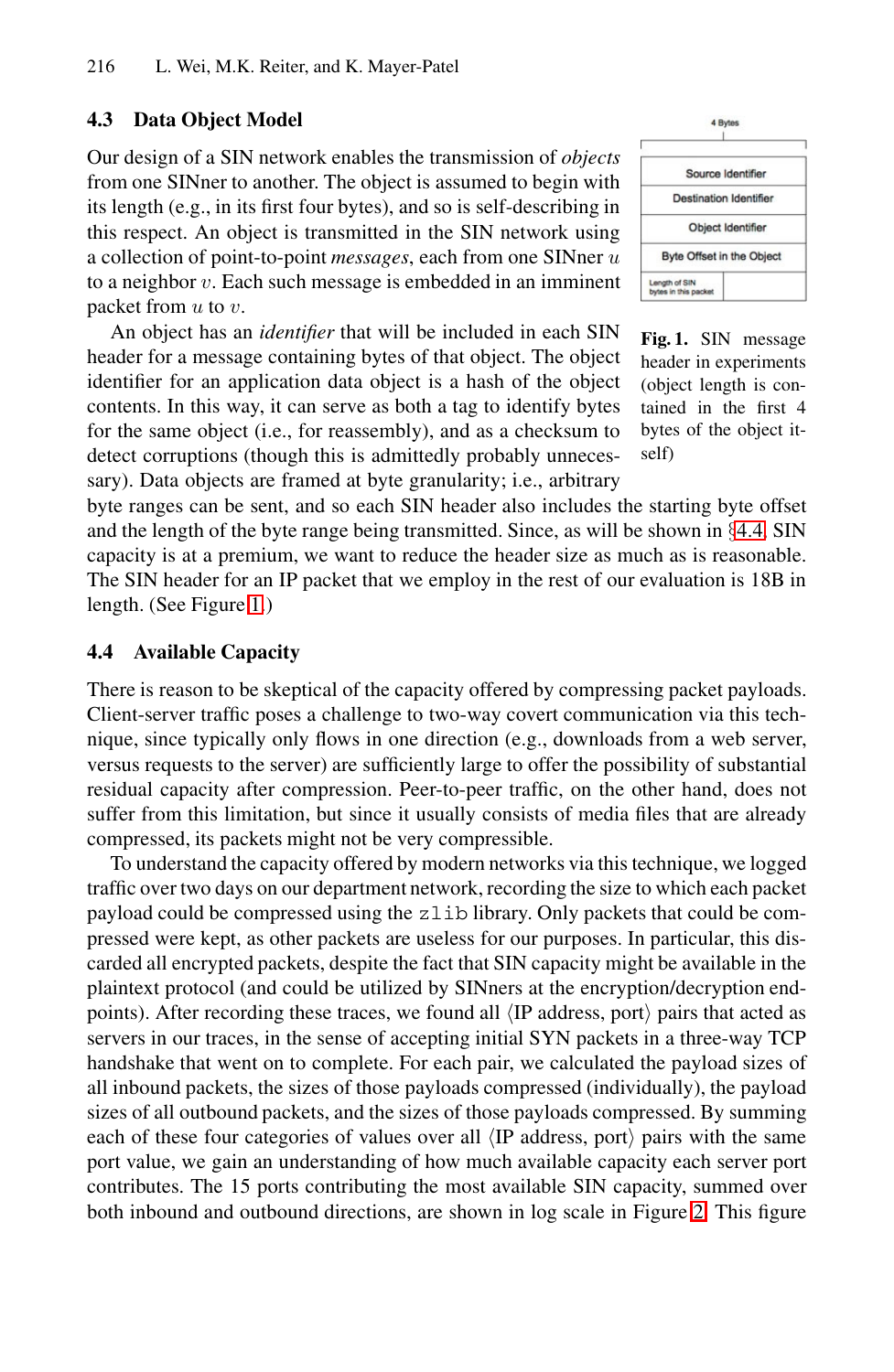also confirms the asymmetry of SIN capacities, in that for most of these ports, there is at least an order of magnitude difference between the SIN capacities in the inbound and outbound directions.

Despite the limitations introduced by clientserver communication patterns, the possibility of substantial capacity remains for SIN networking since it need not rely on bidirectional point-topoint communication. To demonstrate this, we used a larger dataset collected over three weeks, referred to as Dataset1 in this paper. This data was collected during the summer of 2009; summer is the time of lowest network utilization on a college campus, and thus we believe our capacity results to be conservative. Dataset1 includes traffic from over 8000 hosts, including both internal and external addresses. Since the IP addresses

<span id="page-7-0"></span>

**Fig. 2.** Server ports that contributed the most SIN capacity over 14:56 Thu Sep 3 – 14:06 Sat Sep 5; left bar is inbound traffic, right bar is outbound; bar height denotes total bytes, black area denotes SIN capacity

were anonymized, however, we are unable to further characterize particular nodes in the dataset.

We used Dataset1 to build a graph consisting of vertices that represent hosts in the network, and directed edges labeled by the average daily capacity in Dataset1 from the source [host](#page-13-6) to the destination host, i.e., capacity available for covert payload due to compressing packets. Then, for a given capacity threshold  $\theta$ , we deleted all edges of capacity less than  $\theta$  in the above graph, and then computed the largest strongly connected component in the graph that remained. Finally, we reinserted all edges between nodes in that strongly

connected component, and computed the maximum flow [10] sizes in this graph for each ordered pair of nodes, i.e., in which the first node is the "source" and the second node is the "sink". Intuitively, if exactly the nodes in the strongly connected component were SINners, then these maximum flow sizes are theoretically the SIN capacity from one SINner to another.

Figure 3 shows the distribution of those maximum flow sizes (over all ordered pairs of nodes in the strongly connected component) for different levels of  $\theta$ , each represented as a boxand-whiskers plot. The box illustrates the 25th, 50th, and 75th percentiles; the whiskers cover points within 1.5 times the interquartile range. Above each box-and-whiskers plot is the number of nodes in the strongly connected component for that value of  $\theta$ . As this graph shows, the maximum flow sizes often far exceed the threshold  $\theta$ .

<span id="page-7-2"></span>

**Fig. 3.** Max-flow (selected nodes)

<span id="page-7-1"></span>

**Fig. 4.** Cumulative packets over time in Dataset1 between nodes in 114-node component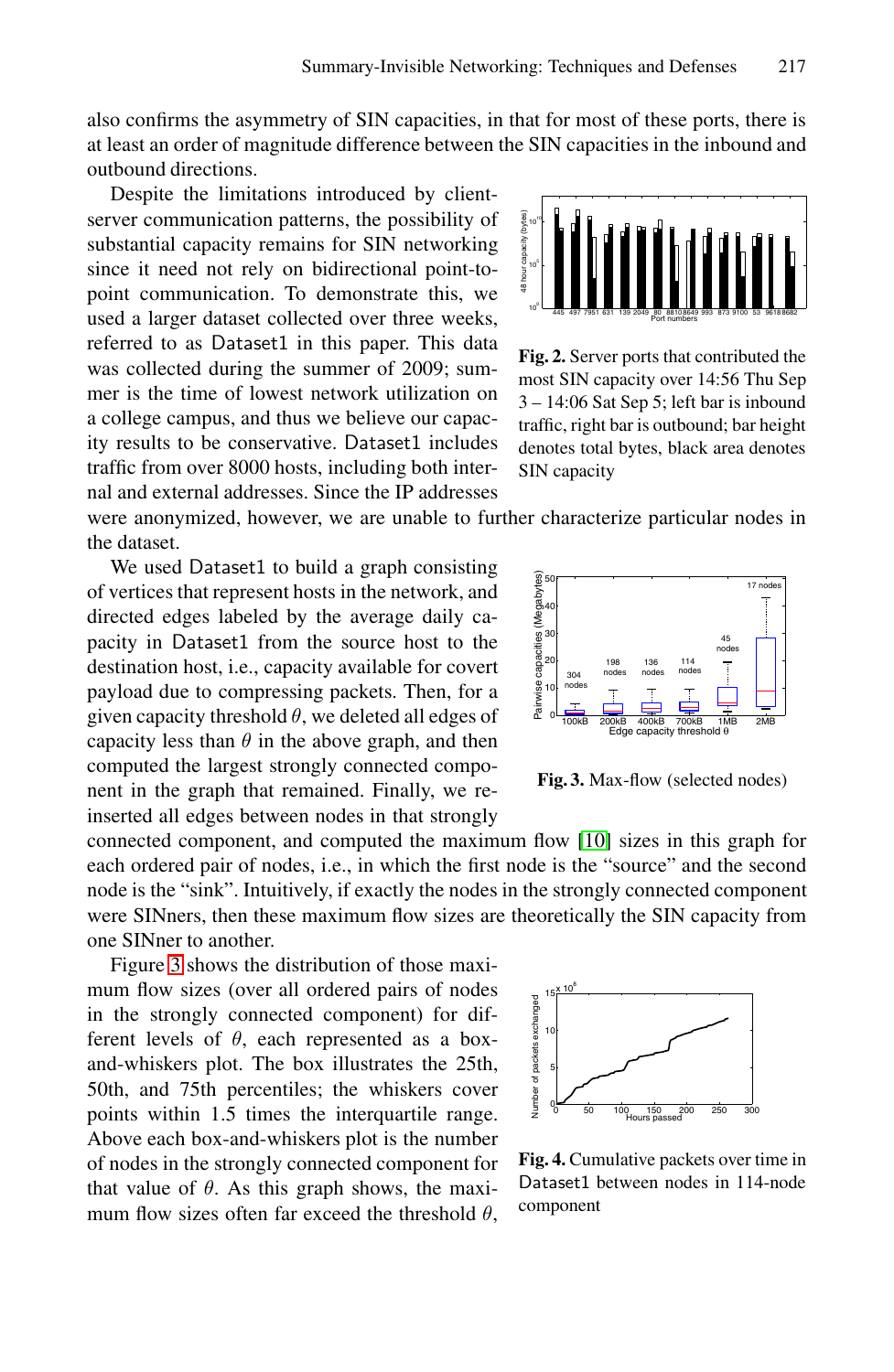implying that there is much capacity to be gained by routing over multiple paths between pairs of nodes. That said, even when there are significant capacities between nodes, one cannot conclude that the latencies of communication between them should be small. The [cap](#page-14-18)[ac](#page-13-7)ity realized [by](#page-7-1) any particular routing protocol might be far less. Moreover, the number of hops between the two nodes might be large, and other workload effects, e.g., congestion, can substantially increase [ob](#page-7-1)ject transmission latencies.

<span id="page-8-0"></span>In §5, we will focus on the 114-node connected component determined by  $\theta =$ 700kB/day. Though botnets typically consist of more hosts, we limit our attention to this 114-host component as a relatively well-connected core that, e.g., could potentially bridge other infected but sporadically connected hosts in the network. (Botnets like Storm, Nugache and Waledac are structured hierarchically, with relatively wellconnected bots playing [suc](#page-6-0)h roles [31,2].) In Figure 4 we plot the packet volume of Dataset1 over time, restricted to packets between nodes in this component. We will plot results as a function of packets processed from this trace, a[nd](#page-4-1) so Figure 4 enables one to translate these results to real time.

# **5 Evaluation of SIN for Attacker Workloads**

The available SIN capacity demonstrated in §4.4 is practically a threat only to the extent that it can be realized by actual routing protocols, and for tasks that an adversary might wish to perform. In this section, therefore, we instantiate the framework described in §4 with a state-of-the-art delay-tolerant routing protocol, namely the Delay Tolerant Link State Routing (DTLSR) protocol [18,7]. We use trace-driven simulations to evaluate the performance it achieves in tasks that are characteristic of activities an attacker might want to perform using a SIN network. We will focus on tasks motivated by botnet C&C.

<span id="page-8-1"></span>Very briefly, DTLSR is an adaptation of classical link-state routing to DTNs. Like link-state protocols, DTLSR floods link-state updates (in our parlance, neighbor-table broadcasts) through the network. Each node uses these updates to maintain a graph representing its view of the network topology, and uses a modified shortest path algorithm to find the best path to the destination. Unlike typical link-state protocols, however, the link-state information conveyed in DTLSR is used to predict when links should become available and with what capacities (versus to remove unavailable links). Our choice of DTLSR deri[ves f](#page-4-0)r[om o](#page-5-0)ur conjecture that it is well-suited to SIN networking, where we generally expect the connectivity in the cover network (and thus in the SIN network) to be relatively predictable on the basis of history. If true, then neighbor-table broadcasts, which include historically derived capacity estimates, should be useful for making routing decisions. We will briefly evaluate this conjecture later.

## **5.1 Flooding and Neighbor Table Broadcast**

The neighbor tables described in §4.1–§4.2 support a primitive form of broadcast communication in the SIN network, i.e., by flooding. For any given broadcast, each SINner holds (i) the byte ranges (and byte values) of the broadcasted object it has received – in the case of the broadcast sender, this is just the entire object — and (ii) for each of its neighbors, the byte ranges of the broadcasted object that its neighbor should already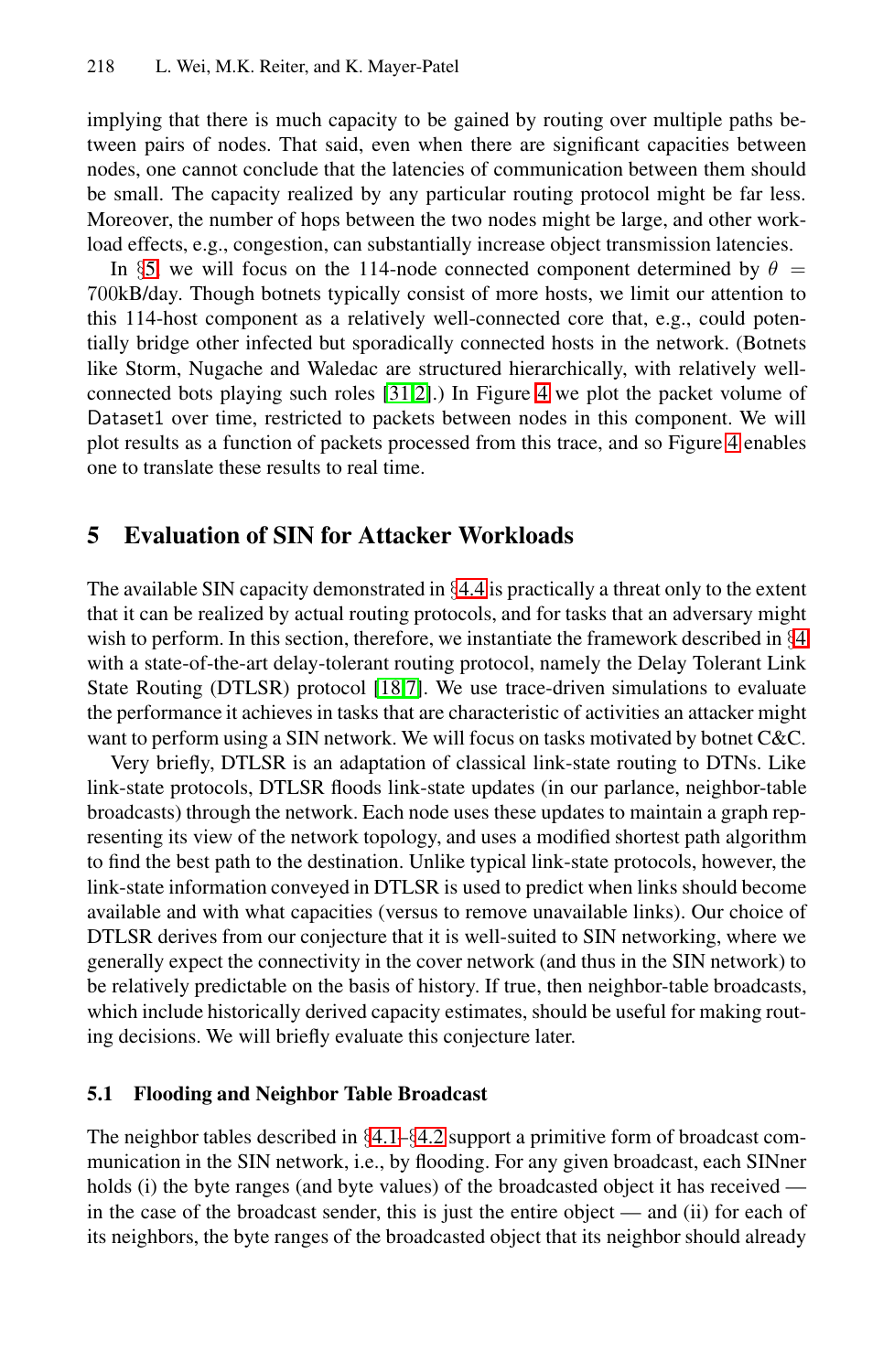have, because it previously either sent those bytes to or received those bytes from that neighbor. When an IP packet destined to a neighbor is imminent, the application payload is compressed and the next available bytes of the broadcasted object (not already possessed by the neighbor) are included in the vacated space, preceded by the header described in §4.3 with the destination field set to a particular value designating this as a broadcast. As always, any packet is always ensured to be of the same length as the original packet, by padding if necessary.

In DTLSR, a key application of flooding is to propagate the neighbor tables themselves to all SINners. This is done by flooding each SINner's neighbor table periodically; we call this a *neighbor-table broadcast*. The SINner's neighbor table consists of SIN capacity estimates to each SIN neighbor per *epoch*, where an epoch is a specified time interval (e.g., 8-9am on weekdays, or on Mondays specifically) and the capacity estimate is derived from historical data for previous instances of that interval. Neighbor tables include epoch capacity updates only for those that have changed significantly from the estimates previously conveyed for them. Initially, before capacity estimates to a neighbor are determined, a SINner simply includes the neighbor's SIN identifier in its next neighbor table update.

We stress t[hat th](#page-6-0)e IP addresses of a SINner's neighbors are *not* included in this broadcast; only their SIN identifiers and capacity estimates are included. Excluding these IP addresses is motivated by the desire to not disclose the IP addresses of all participants to each SINner, so as to make it more difficult for an infiltrator to passively discover all SINners. Alternatively, IP addresses could be included to short-circuit the discovery process in some cases, but here we employ the more conservative approach.

In Figure 5, we demonstrate the progress of neighbor-table broadcasts performed among the same 114 SINners identified in §4.4 and using Dataset1 restricted to these SINners as the cover traffic. This figure shows progress as a function of the number of packets processed from the trace. The neighbor tables in this test included [a c](#page-7-1)apacity estimate per hour of each weekday for each neighbor, i.e., 168 estimates per neighbor. This box-plot shows the distribution of the number of SINners of which each SINner is aware, assuming that each SINner "awakens" at the beginning of the trace and initiates its neighbor-table broad-



**Fig. 5.** Neighbor-table broadcast latency, 114 SINners (Dataset1)

<span id="page-9-0"></span>cast. As this graph shows, after about  $8 \times 10^6$  packets are exchanged among those 114 SINners — or about two hours if translated by using Figure 4 — the median SINner knows about 100 SINners.

#### **5.2 Unicast Routing**

A type of botnet activity conducted through a C&C channel is bots sending or responding to commands; for this, a point-to-point unicast protocol is needed. As in a broadcast, bytes of a unicasted object can be inserted into the spaces vacated by compressing application payloads of IP packets. In each such packet, the object bytes are preceded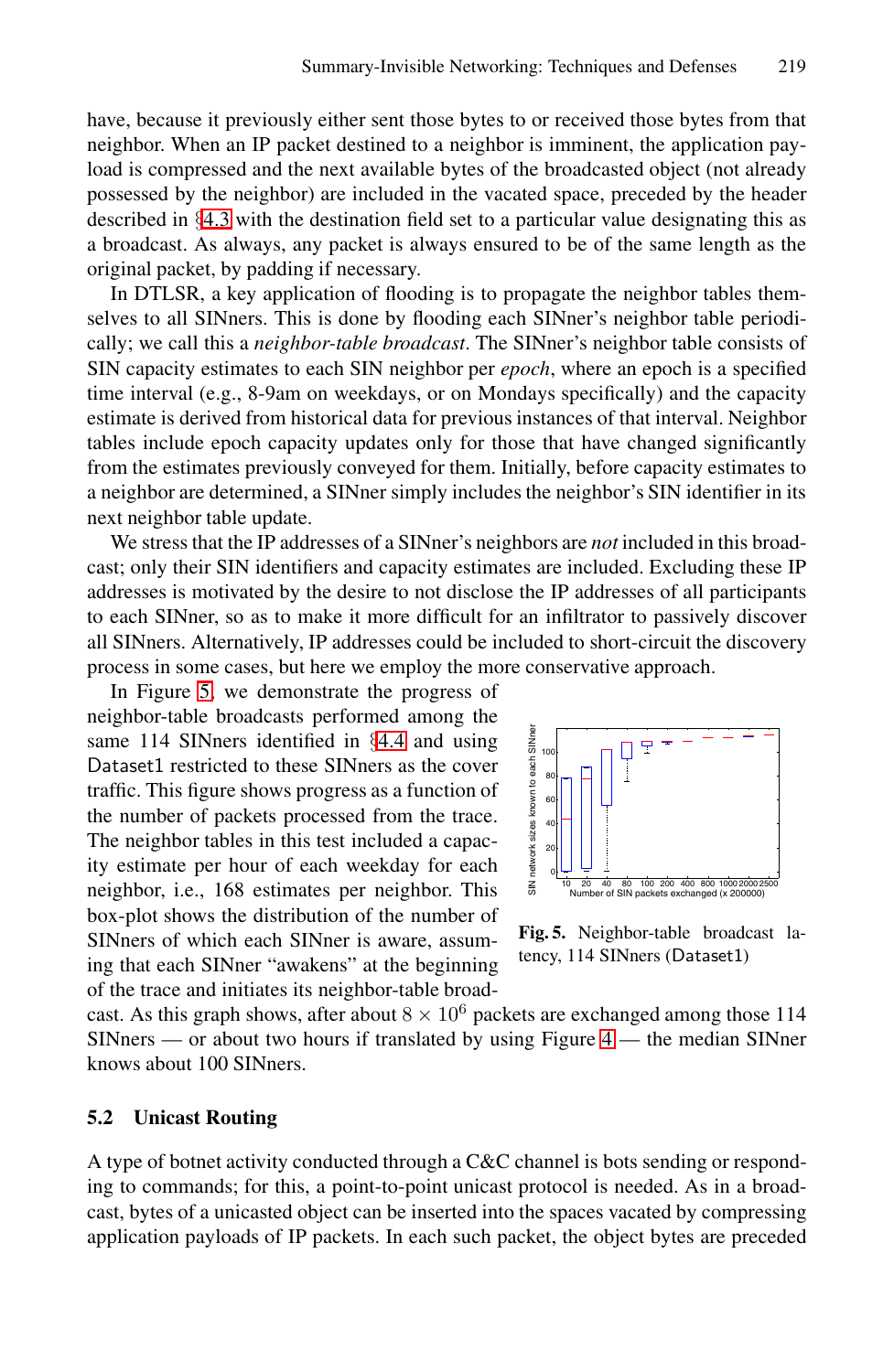by the header described in §4.3. Upon receiving bytes of a unicast object (as an intermediate SINner on the path), the SINner buffers these bytes for forwarding.

We implemented DTLSR routing to use the expected delay of message delivery as the objective to minimize. Each SINner models the network as a graph for each hour of each day of the week (e.g., 1-2pm on Mondays). (We examine other granularities in our accompanying technical report [37].) That graph is directed and weighted, where the weight on the edge from SINner  $u$  to SINner  $v$  represents the expected capacity directly from  $u$  to  $v$  [in](#page-7-2) the hour the graph represents, based on historical activity in the same hour on the same day of the week. Upon receiving s bytes of an object, u computes the path yielding the minimum expected delay for these s bytes to reach their destination, via a modified Dijkstra's algorithm that builds a shortest path tree from  $u$  iteratively.

**Pairwise capacities.** The first test we perform using the DTLSR unicast protocol is to examine to [wh](#page-7-2)at extent it can achieve the pairwise potential capacities shown in Figure 3. To do so, we computed a trace-driven simulation of DTLSR per pair of SINners in some of [th](#page-10-0)e connected components depicted in that figure. We focus[ed](#page-7-2) on the smaller components since the number of needed simulations grows quadratically in the number of SINners in the component. So as to perform a fair comparison with Figure 3, in these tests we used

<span id="page-10-0"></span>

**Fig. 6.** Realized pairwise daily SIN capacities (Dataset1)

Dataset1, though restricted to only to its first two days of traffic, to reduce the time consumed per pair of SINners.

The results of this test are shown in Figure 6. This figure includes both the distribution of potential (maxflow) capacities taken from Figure 3 and the distribution of realized SIN capacity using DTLSR. This figure shows that the average daily capacities realized by DTLSR are roughly at least an order of magnitude lower than those shown in Figure 3. The reasons for this are (at least) two-fold: First, in DTLSR, a SINner forwards bytes for a particular destination to only one of its neighbors in any epoch. (In contrast, a maximum flow is calculated utilizing all links neighboring each node.) Second, due to cover traffic packets departing a SINner prior to SIN bytes reaching that SINner, many opportunities for transmitting SIN data are missed.

**Data exfiltration.** The next attacker workload that we consider is one in which the attackers "stream" as much data as possible to a single SINner by repeatedly performing 10kB unicasts. This workload might reflect a scenario in which the SINners are exfiltrating data covertly from an infected organization, using the unicast destination as a drop site. This test used the same 114-SINner component, and the destination was selected arbitrarily from this component.

In this experiment we witnessed an average throughput of 52.43MB per hour for the first 70 hours to the destination. That said, the amount of data received from each sender varies dramatically. This is primarily due to some senders being in advantageous positions relative to others in the topology, but the fact that some SINners have much smaller outbound capacities than others also contributes to this disparity.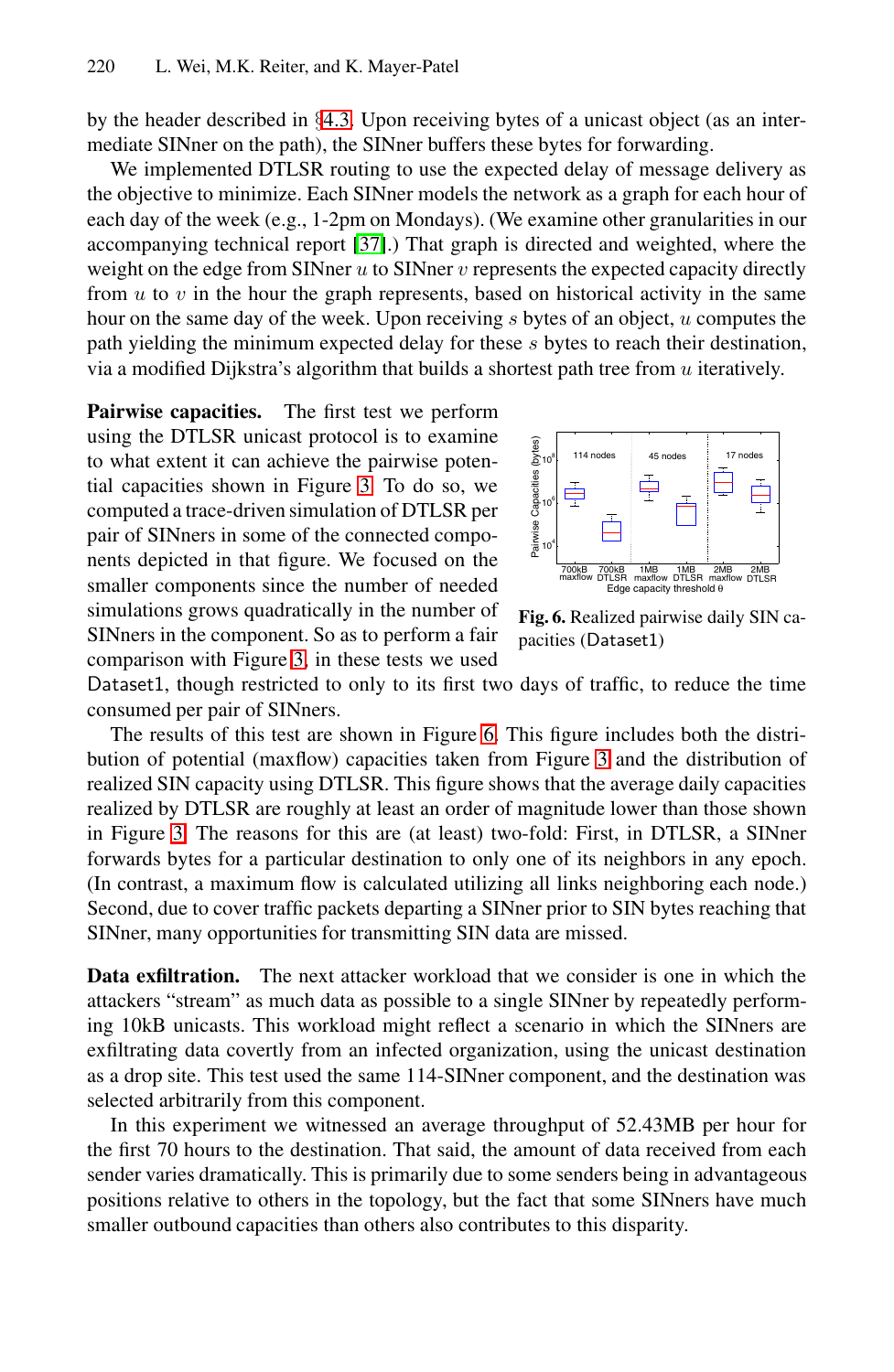## **6 Detection of SIN Networks**

If used to implement a botnet C&C channel, for example, SIN networking will interfere with th[e de](#page-15-4)tection of this channel by summary-dependent detectors. This naturally raises the question as to what can be done to defend against SIN networks. One approach would be to try to prevent SIN networking by first patching all hosts to compress all outbound traffic (and decompress inbound traffic), so that a summary-based detector trains on summaries with no "room" for extra SIN payload. While potentially a long-term solution, this approach poses obvious incremental deployment difficulties.

We evaluated two approaches to detect SIN networks by [tryi](#page-15-3)ng to detect packet com[p](#page-14-9)ression. Our first attempt involved trying to detect the delays associated with compression and was at best unreliable [37]. While SIN networking is premised on the notion that network defenders collect only summary information about their networks, our second approach nevertheless involved analyzing packet contents to detect a change in the byte-value distribution for a particular application's communication. Our compression of application payloads and insertion of SIN data risks changing the byte frequency distribution, and so it would seemingly be detectable by mechanisms that monitor this distribution [23,36,34]. In order to test this, we built a detector similar to PayL [36], an intrusion-detection system that detects attempts to infect a server by monitoring byte[val](#page-15-4)ue n-grams in server query packets. Instead of limiting our attention to server queries, however, we considered building byte-value n-gram distributions for query packets and response packets independently, to see if the insertion of SIN payloads within those packets would alter the byte-value n-gram distributions of either type of packets in a detectable way (without [ind](#page-15-5)ucing a large number of false alarms).

Here we report the results of trying to detect SIN data in web traffic, as we conjectured that the rich content and media types available on web servers would make it difficult to identify individual SIN packets. (Tests on DNS traffic are described in our technical report [37].) For web sites hosting various media formats (videos, images, text), the byte-value n-gram distribution calculated over all response packets would generally differ too much from that of individual packets (which typically include content of only one media type) to make it a useful detector. Instead, for web server responses we borrowed an approach used in Anagram [35], in which we simply record which ngrams occurred in the training data for that site, rather than tracking their distribution.

To conduct this test, we used wget to retrieve all the contents of www.unc.edu, and built training and testing data from server response packets using  $K$ -fold crossvalidation with  $K = 5$ . As such, the results reported below are the average of five tests, each using a nonoverlapping 20% of these response packets as testing data and the remaining 80% for training. We also believe that our choice of 80% for training represents reality, in the following two senses. First, training a network-based SIN detector, even one with a different model per server IP address and port, on the entire contents of every server that it witnesses, would likely be untenable; more likely, it would train on what is actually retrieved from each site during the training period, which would typically be less than the entirety of the site. Second, for a site that is updated more than www.unc.edu, there will be a gap between the current content of the site and the content on which the detector was trained.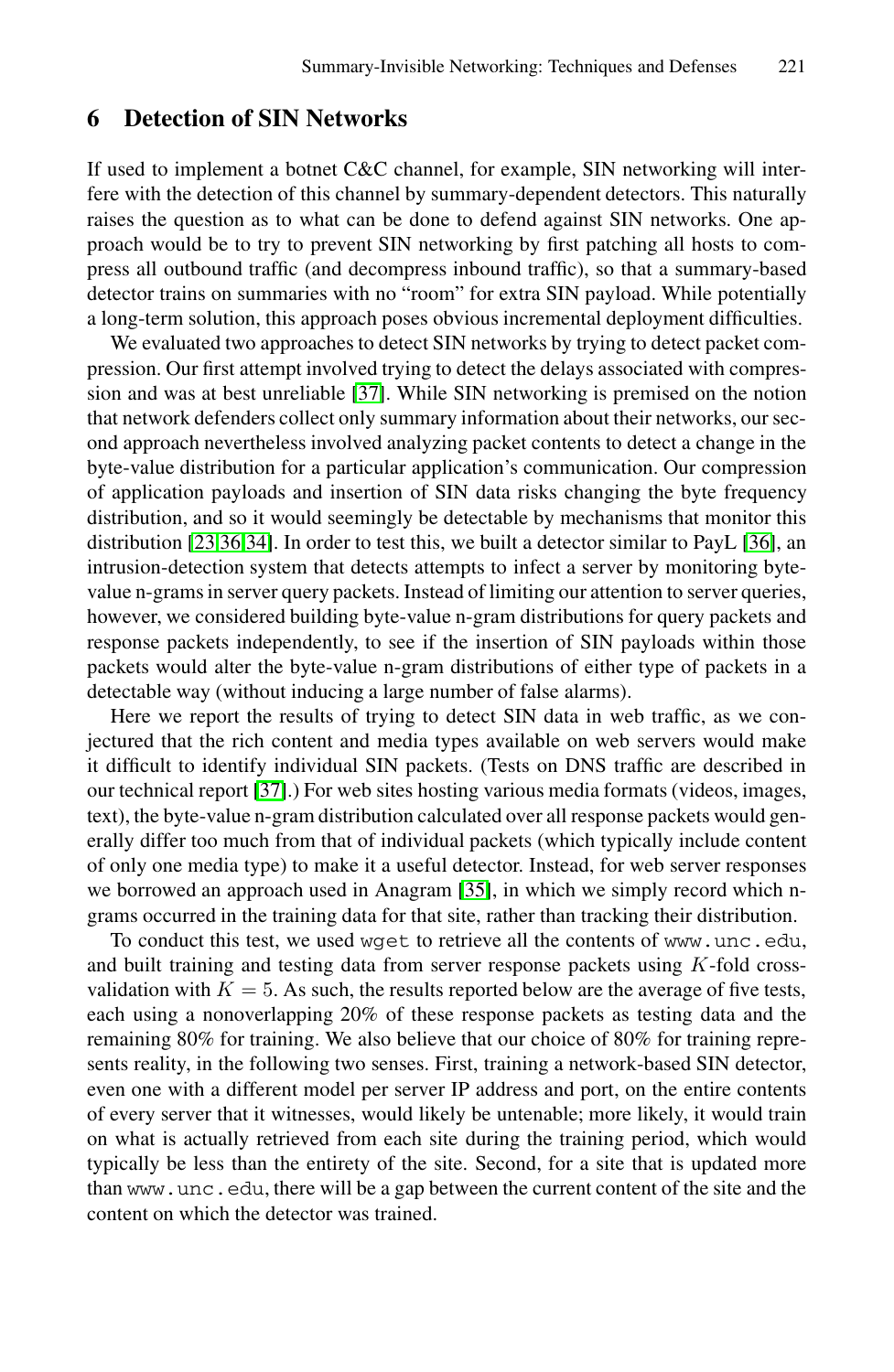For testing, we determined the number of ngrams in a response packet that was not seen during training, and raised an alarm on that packet if a threshold number of such n-grams had not been seen in training. Typically all possible 1-grams, 2-grams and 3-grams were observed in training, rendering the model useless, and so we conducted tests using 4-grams. We tested on both response packets from www.unc.edu drawn from our corpus as described above, and on these packets after SIN contents were added. For the latter, in



**Fig. 7.** ROC curve for 4-gram detector

one test we embedded low-entropy SIN data (all zeroes) and in one test we embedded high-entropy SIN data (random bytes). The ROC curves for these tests are shown in Figure 7. This plot shows that SIN detection based on 4-gram detection was quite poor when tested on high-entropy SIN data (the equal error rate is roughly 20%) and was abysmal when tested on low-entropy SIN data.

The failure of our 4-gram detector suggests perhaps trying 5-grams, as was done in Anagram [35]. Anagram, however, recorded 5-grams from *requests* to an academic web server; since such requests are far less varied in content type than web responses, it was feasible to record the 5-grams witnessed in requests. For web responses, we project that well more than 100GB would be needed to record the 5-grams witnessed. Such an architecture would preclude monitoring efficiently, moreover. A second deterrent is that using higher n-grams to detect SIN data would presumably still trigger false positives on any new high-entropy data object not seen during training. As such, n-gram analysis might not be effective for servers with dynamic content.

We thus turned to another natural idea for detecting SIN traffic in web-server responses: a SIN network presumably is required to increase the entropy of the application payloads on which it piggybacks, since packets carry both the information of the original application and the SIN information. One way to detect this is to monitor the compression ratios of payloads. To explore this avenue, we repeated the above tests, except calculating the compression ratios of the packet payloads from www.unc.edu, both without and



**Fig. 8.** CDF of compression test

with SIN data embedded (and in the latter case, for both low-entropy and high-entropy SIN data).

Since we do not believe a per-packet detector is feasible for this measure — e.g., a single video response packet will be incompressible — we plot the CDF of the compression ratios to gain insight into whether a monitor that computes an aggregate compression ratio might work. (Because our dataset does not reflect real browsing, it is difficult to project what sort of aggregate measure might work, however.) The results, shown in Figure 8, suggest that a web server that sends high-entropy SIN data might be detectable, though it is more questionable whether a server sending low-entropy SIN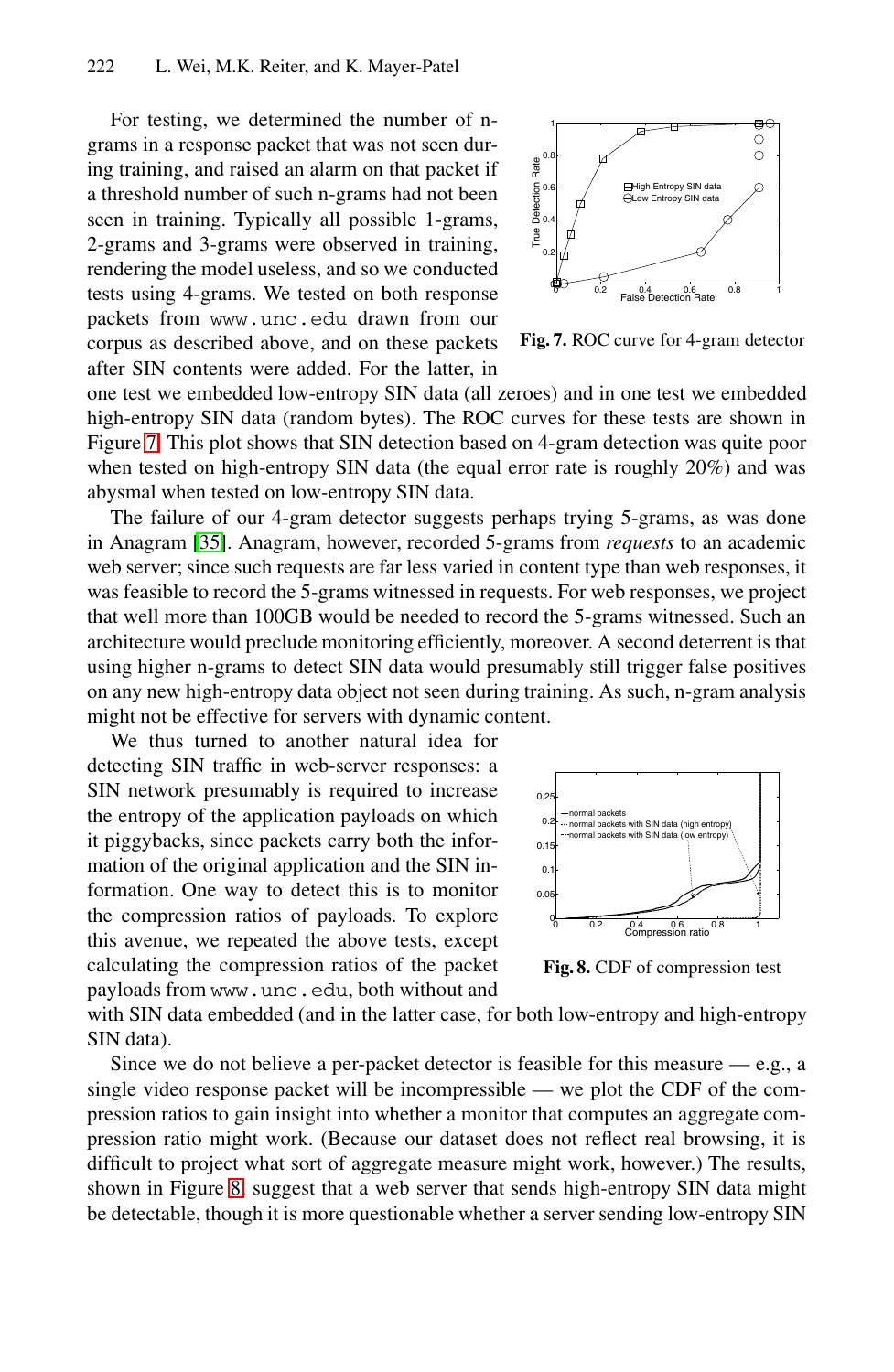data would be. This presents a tradeoff to the adversary between conveying information as compactly as possible and keeping its traffic as undetectable as possible. We plan to further investigate this tradeoff in future work.

# **7 Conclusion**

Summary-Invisible Networking (SIN) is a type of covert networking that strives to remain invisible to anomaly detection systems that examine traffic summaries. We presented a framework for SIN networks and showed the potentially achievable networking capacity that this framework permits. We evaluated its performance on tasks suggestive of what an adversary might attempt with a SIN network. We also examined approaches to detect SIN networks by payload analysis, with mixed results.

**Acknowledgements.** We are grateful to Alex Everett, James Gogan, Fabian Monrose, and Sid Stafford for their assistance in collecting the network traffic traces utilized in this research. We are also grateful to John McHugh and Nikola Vouk for helpful discussions. This work was supported in part by NSF awards CT-0756998 and CT-0831245.

# **References**

- <span id="page-13-4"></span>1. Ahsan, K., Kundur, D.: Practical data hiding in TCP/IP. In: Workshop on Multimedia and Security at ACM Multimedia 2002 (December 2002)
- <span id="page-13-7"></span>2. Borup, L.: Peer-to-peer botnets: A case study on Waledac. Master's thesis, Technical University of Denmark (2009)
- <span id="page-13-5"></span>3. Cabuk, S., Brodley, C.E., Shields, C.: IP covert timing channels: Design and detection. In: CCS, pp. 178–187 (2004)
- <span id="page-13-0"></span>4. Collins, M.P., Reiter, M.K.: Finding peer-to-peer file-sharing using coarse network behaviors. In: Gollmann, D., Meier, J., Sabelfeld, A. (eds.) ESORICS 2006. LNCS, vol. 4189, pp. 1–17. Springer, Heidelberg (2006)
- 5. Collins, M.P., Reiter, M.K.: Hit-list worm detection and bot identification in large networks using protocol graphs. In: Kruegel, C., Lippmann, R., Clark, A. (eds.) RAID 2007. LNCS, vol. 4637, pp. 276–295. Springer, Heidelberg (2007)
- <span id="page-13-2"></span>6. Collins, M.P., Reiter, M.K.: On the limits of payload-oblivious network attack detection. In: Lippmann, R., Kirda, E., Trachtenberg, A. (eds.) RAID 2008. LNCS, vol. 5230, pp. 251–270. Springer, Heidelberg (2008)
- 7. Demmer, M., Fall, K.: DTLSR: Delay tolerant routing for developing regions. In: Workshop on Networked Systems for Developing Regions, pp. 1–6 (2007)
- <span id="page-13-3"></span>8. Erramilli, V., Crovella, M.: Forwarding in opportunistic networks under resource constraints. In: ACM MobiCom Workshop on Challenged Networks (September 2008)
- <span id="page-13-1"></span>9. Fall, K.: A delay-tolerant network architecture for challenged internets. In: SIGCOMM, pp. 27–34 (2003)
- <span id="page-13-6"></span>10. Ford Jr., L.R., Fulkerson, D.R.: Maximal flow through a network. Canadian J. Mathematics 8, 399–404 (1956)
- 11. Gao, Y., Zhao, Y., Schweller, R., Venkataraman, S., Chen, Y., Song, D., Kao, M.-Y.: Detecting stealthy attacks using online histograms. In: 15th IEEE Intern. Workshop on Quality of Service (June 2007)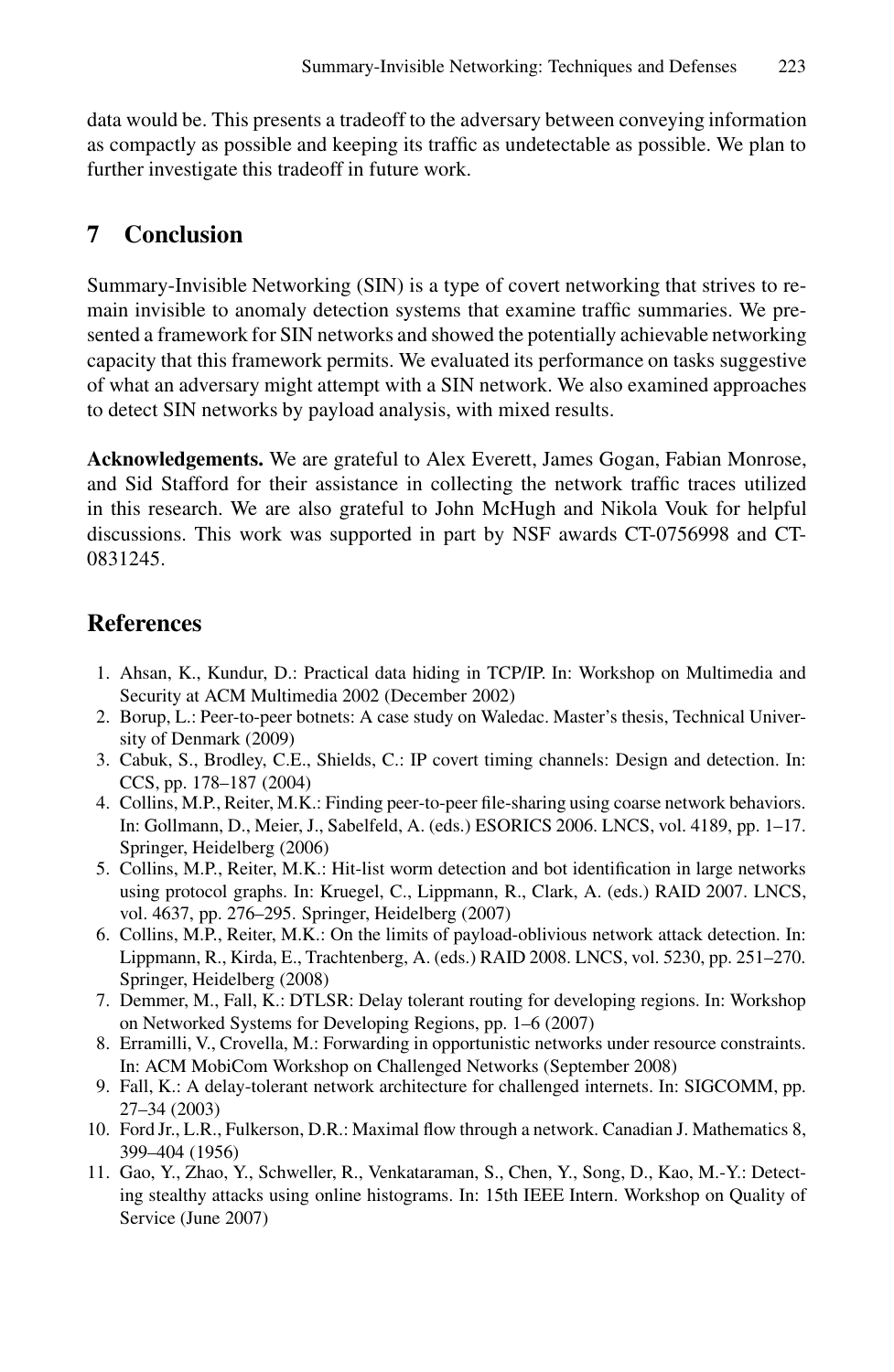- <span id="page-14-15"></span>12. Giffin, J., Greenstadt, R., Litwack, P., Tibbetts, R.: Covert messaging through TCP timestamps. In: Dingledine, R., Syverson, P.F. (eds.) PET 2002. LNCS, vol. 2482, pp. 194–208. Springer, Heidelberg (2003)
- <span id="page-14-3"></span>13. Gu, G., Perdisci, R., Zhang, J., Lee, W.: BotMiner: Clustering analysis of network traffic for protocol and structure independent botnet detection. In: USENIX Security (2008)
- <span id="page-14-4"></span>14. Gu, G., Porras, P., Yegneswaran, V., Fong, M., Lee, W.: BotHunter: Detecting malware infection through ids-driven dialog correlation. In: USENIX Security (August 2007)
- <span id="page-14-2"></span>15. Gu, G., Zhang, J., Lee, W.: BotSniffer: Detecting botnet command and control channels in network traffic. In: NDSS (February 2008)
- <span id="page-14-13"></span>16. Handel, T.G., Sandford II, M.T.: Hiding data in the OSI network model. In: Anderson, R. (ed.) IH 1996. LNCS, vol. 1174, pp. 23–38. Springer, Heidelberg (1996)
- <span id="page-14-0"></span>17. Hernández-Campos, F., Nobel, A.B., Smith, F.D., Jeffay, K.: Understanding patterns of TCP connection usage with statistical clustering. In: MASCOTS, pp. 35–44 (September 2005)
- <span id="page-14-5"></span>18. Jain, S., Fall, K., Patra, R.: Routing in a delay tolerant network. In: SIGCOMM, pp. 145–158 (2004)
- 19. Jung, J., Paxson, V., Berger, A.W., Balakrishnan, H.: Fast portscan detection using sequential hypothesis testing. In: IEEE Symp. Security and Privacy (May 2004)
- <span id="page-14-1"></span>20. Karagiannis, T., Papagiannaki, K., Faloutsos, M.: BLINC: Multilevel traffic classification in the dark. In: SIGCOMM (August 2005)
- <span id="page-14-11"></span>21. Karamcheti, V., Geiger, D., Kedem, Z., Muthukrishnan, S.: Detecting malicious network traffic using inverse distributions of packet contents. In: Workshop on Mining Network Data, pp. 165–170 (2005)
- <span id="page-14-7"></span>22. Kim, H.A., Karp, B.: Autograph: Toward automatic distributed worm signature generation. In: USENIX Security (August 2004)
- <span id="page-14-6"></span>23. Kruegel, C., Toth, T., Kirda, E.: Service specific anomaly detection for network intrusion detection. In: Symp. Applied Computing (March 2002)
- 24. Lakhina, A., Crovella, M., Diot, C.: Mining anomalies using traffic feature distributions. In: SIGCOMM, pp. 217–228 (2005)
- <span id="page-14-17"></span>25. Lucena, N.B., Lewandowski, G., Chapin, S.J.: Covert channels in IPv6. In: Danezis, G., Martin, D. (eds.) PET 2005. LNCS, vol. 3856, pp. 147–166. Springer, Heidelberg (2006)
- <span id="page-14-16"></span>26. Murdoch, S.J., Lewis, S.: Embedding covert channels into TCP/IP. In: Barni, M., Herrera-Joancomartí, J., Katzenbeisser, S., Pérez-González, F. (eds.) IH 2005. LNCS, vol. 3727, pp. 247–261. Springer, Heidelberg (2005)
- <span id="page-14-10"></span>27. Newsome, J., Karp, B., Song, D.: Polygraph: Automatically generating signatures for polymorphic worms. In: IEEE Symp. Security and Privacy (May 2005)
- <span id="page-14-14"></span><span id="page-14-8"></span>28. Rowland, C.H.: Covert channels in the TCP/IP protocol suite. First Monday 2(5) (1997)
- 29. Singh, S., Estan, C., Varghese, G., Savage, S.: Automated worm fingerprinting. In: OSDI (December 2004)
- 30. Staniford-Chen, S., Cheung, S., Crawford, R., Dilger, M., Frank, J., Hoagl, J., Levitt, K., Wee, C., Yip, R., Zerkle, D.: GrIDS – a graph based intrusion detection system for large networks. In: 19th National Information Systems Security Conf., pp. 361–370 (1996)
- <span id="page-14-18"></span>31. Stover, S., Dittrich, D., Hernandez, J., Dietrich, S.: Analysis of the Storm and Nugache trojans: P2P is here. USENIX;login 32(6) (2007)
- 32. Terrell, J., Jeffay, K., Smith, F.D., Gogan, J., Keller, J.: Exposing server performance to network managers through passive network measurements. In: IEEE Internet Network Management Workshop, pp. 1–6 (October 2008)
- <span id="page-14-12"></span>33. Vadhat, A., Becker, D.: Epidemic routing for partially connected ad hoc networks. Technical Report CS-200006, Department of Computer Science, Duke University (2000)
- <span id="page-14-9"></span>34. Wang, K., Cretu, G., Stolfo, S.J.: Anomalous payload-based worm detection and signature generation. In: Valdes, A., Zamboni, D. (eds.) RAID 2005. LNCS, vol. 3858, pp. 227–246. Springer, Heidelberg (2006)